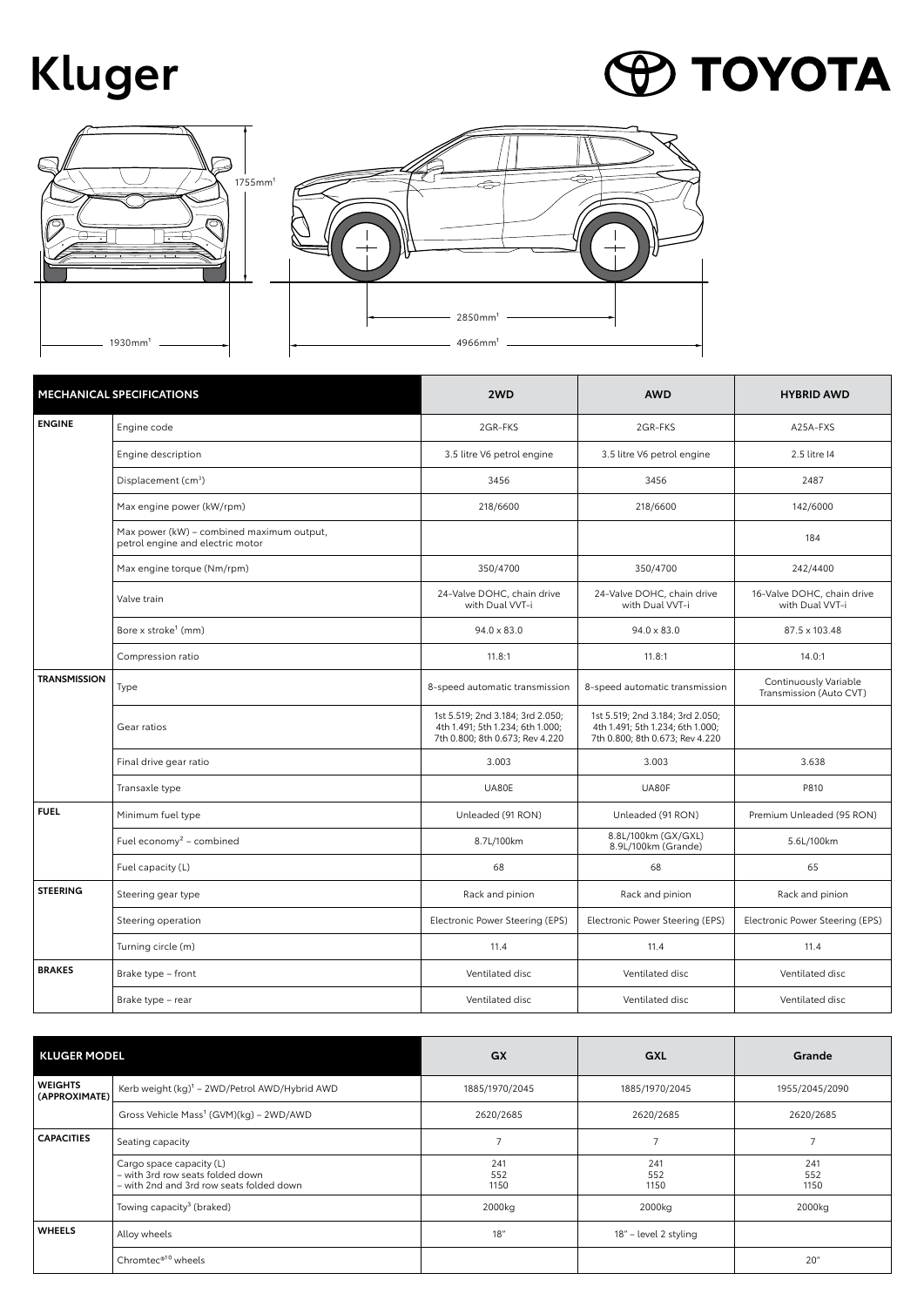| <b>KLUGER MODEL</b>                                 |                                                                                                              | GX        | GXL       | Grande    |
|-----------------------------------------------------|--------------------------------------------------------------------------------------------------------------|-----------|-----------|-----------|
| <b>EXTERIOR</b>                                     | Parabola LED headlamps                                                                                       | $\bullet$ | $\bullet$ |           |
|                                                     | Projector LED headlamps                                                                                      |           |           | ٠         |
|                                                     | Daylight Running Lamps (DRLs)                                                                                | $\bullet$ | $\bullet$ |           |
|                                                     | Fog lamps                                                                                                    |           | $\bullet$ |           |
|                                                     | Heated power side mirrors                                                                                    | $\bullet$ | $\bullet$ |           |
|                                                     | Roof rails                                                                                                   |           | $\bullet$ |           |
|                                                     | Privacy glass - rear                                                                                         | $\bullet$ | $\bullet$ | $\bullet$ |
|                                                     | Power back door                                                                                              |           | $\bullet$ |           |
|                                                     | Power back door with kick sensor                                                                             |           |           | $\bullet$ |
|                                                     | 2nd row retractable sunshade                                                                                 |           |           |           |
|                                                     | Panoramic glass moonroof                                                                                     |           |           |           |
|                                                     | Roof mounted rear seat entertainment and tilt and slide moonroof<br>(replacing the panoramic glass moonroof) |           |           | Optional  |
|                                                     | LED rear combination lamp                                                                                    | $\bullet$ | ٠         |           |
|                                                     | Grille trim - silver painted                                                                                 |           |           |           |
|                                                     | Grille trim - chrome plated                                                                                  |           |           | $\bullet$ |
|                                                     | Body-coloured door handles                                                                                   | ٠         | ٠         |           |
|                                                     | Mud flaps - front and rear                                                                                   | $\bullet$ |           |           |
|                                                     | Rear spoiler                                                                                                 | $\bullet$ | $\bullet$ |           |
| <b>INTERIOR</b>                                     | 60:40 split 2nd and 3rd row seats                                                                            | $\bullet$ | $\bullet$ | $\bullet$ |
|                                                     | Driver 8-way power, front passenger 4-way power adjustable seat                                              |           | ٠         | $\bullet$ |
|                                                     | Driver and front passenger heated seats                                                                      |           |           |           |
|                                                     | Driver and front passenger heated and ventilated seats                                                       |           |           |           |
|                                                     | Fabric interior                                                                                              | $\bullet$ |           |           |
|                                                     | Synthetic interior                                                                                           |           | $\bullet$ |           |
|                                                     | Premium interior                                                                                             |           |           |           |
|                                                     | Power socket - 2 x front 12V DC outlets, 2 x front USB ports,<br>2 x back USB ports                          |           |           |           |
|                                                     | Leather accented steering wheel with audio controls<br>and telephone controls                                | ٠         |           |           |
|                                                     | Leather accented gear lever                                                                                  | $\bullet$ | $\bullet$ |           |
|                                                     | Carpet floor mats                                                                                            | ٠         | $\bullet$ | $\bullet$ |
|                                                     | Manual tilt and telescopic steering column                                                                   | $\bullet$ | $\bullet$ |           |
|                                                     | Front door sill metal scuff plates                                                                           |           |           | $\bullet$ |
|                                                     | Interior ambient lighting                                                                                    |           |           |           |
|                                                     | Memory driver seat and exterior mirrors                                                                      |           |           |           |
|                                                     | Power driver seat lumbar support                                                                             |           |           |           |
| <b>INSTRUMENTS</b><br><b>AND</b><br><b>CONTROLS</b> | 4.2" colour Multi Information Display (MID)                                                                  | ٠         |           |           |
|                                                     | 7" colour Multi Information Display (MID)                                                                    |           |           | $\bullet$ |
|                                                     | ECO driving indicator zone display                                                                           | $\bullet$ | ٠         | $\bullet$ |
|                                                     | Automatic rain sensing wipers                                                                                |           |           |           |